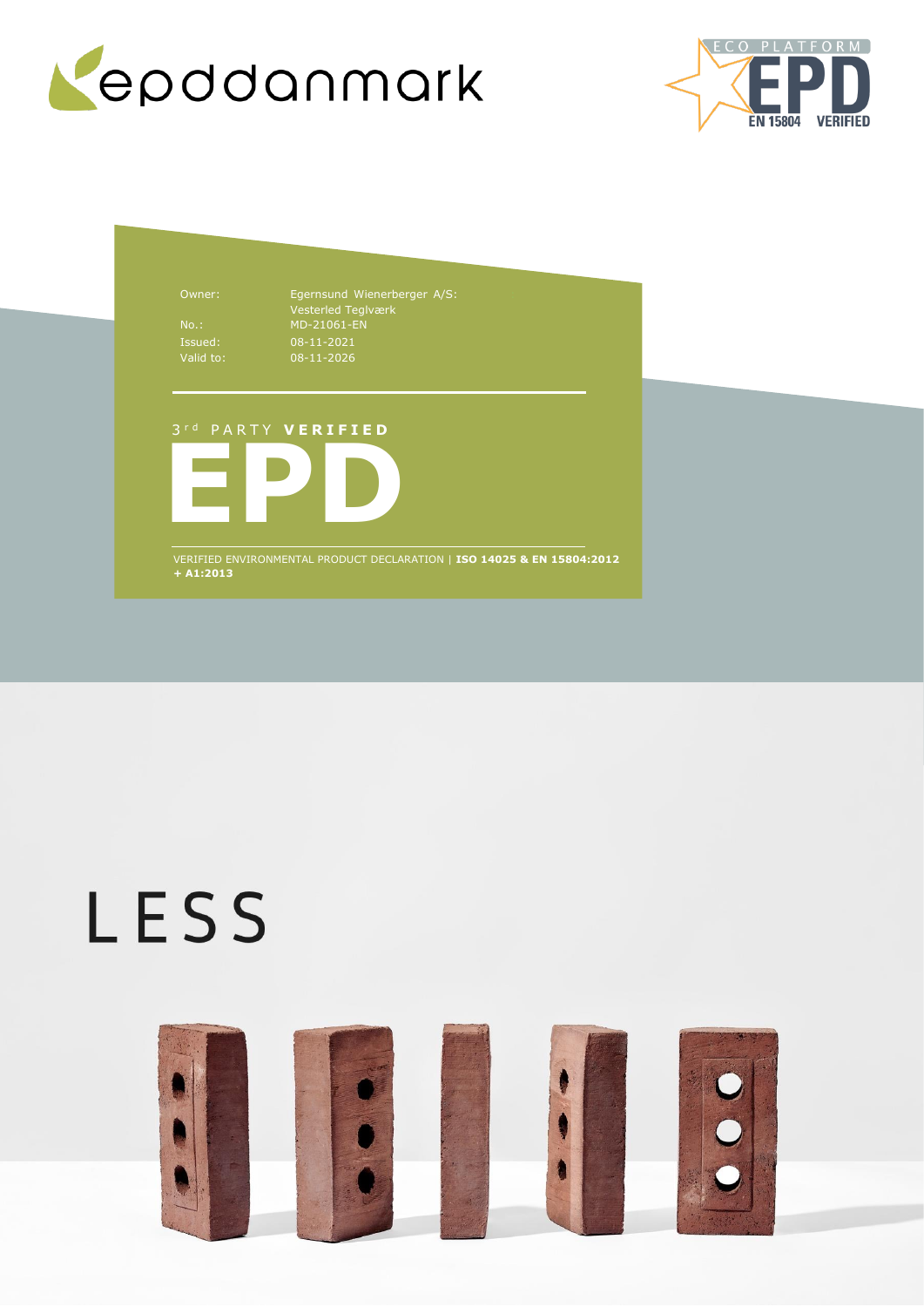

### **Owner of declaration**

Egernsund Wienerberger A/S Rørmosevej 85 DK-3200 Helsinge CVR: 10502306

# **Programme operator**

Danish Technological Institute Gregersensvej 2630 Taastrup

# **Programme**

EPD Danmark Gregersensvej 2630 Taastrup www.epddanmark.dk

### **Declared product**

1 tonne of red or brown bricks of the production line LESS based on Danish red-firing clay, e.g. EW2260, EW2416 and EW2207. Produced using certified biogas (bionaturgas) and certified green electricity.

# **Production site**

Vesterled Teglværk Vandmøllevej 1 6400 Sønderborg

### **Product use**

Bricks are used to build walls, pillars and partitions.

### **Declared unit**

1 tonne of red or brown bricks based on Danish red-firing clay and produced at Vesterled Teglværk using certified biogas. Certified green electricity is used at production site. Expected average reference service life of 150 years.





 $\Rightarrow$ 

DANISH<br>TECHNOLOGICAL<br>INSTITUTE

Repodanmark



**Valid to:** 08-11-2026

**Basis of calculation**

This Environmental Product Declaration is developed in accordance with ISO 14025 and EN 15804:2012 + A1:2013.

#### **Comparability**

EPDs of construction products may not be comparable if they do not comply with the requirements in EN 15804:2012 + A1:2013. EPD data may not be comparable if the datasets used are not developed in accordance with EN 15804:2012 + A1:2013 and if the background systems are not based on the same database.

#### **Validity**

This EPD has been verified in accordance with ISO 14025 and is valid for 5 years from the date of issue.

#### **Use**

The intended use of an EPD is to communicate scientifically based environmental information for construction products, for the purpose of assessing the environmental performance of buildings.

#### **EPD type**

☐Cradle-to-gate ☐Cradle-to-gate with options ☒Cradle-to-grave

Tiles & Bricks Europe (2014) PCR for Clay Construction Products – "Guidance document for developing an EPD" serves as the cPCR

Independent verification of the declaration and data, according to EN ISO 14025

□ internal **I I** axternal

Third party verifier:

Ninley-Backton

*Ninkie Bendtsen*

IKA las

*Henrik Fred Larsen EPD Danmark*

|                                    | Life cycle stages and modules ( $MND =$ module not declared) |                |          |                         |           |             |           |             |               |                              |                             |                                     |                |                     |                               |                                                                                 |
|------------------------------------|--------------------------------------------------------------|----------------|----------|-------------------------|-----------|-------------|-----------|-------------|---------------|------------------------------|-----------------------------|-------------------------------------|----------------|---------------------|-------------------------------|---------------------------------------------------------------------------------|
| Construction<br>Product<br>process |                                                              |                |          |                         | Use       |             |           |             |               |                              |                             | End of life                         |                |                     | Beyond the system<br>boundary |                                                                                 |
| material<br><b>Alddns</b><br>Raw   | Transport                                                    | Manufacturing  | ransport | Installation<br>process | Jse       | Maintenance | Repair    | Replacement | Refurbishment | Operational<br>use<br>energy | Operational<br>use<br>water | uction<br>demolition<br>constr<br>ف | Transport      | processing<br>Waste | <b>Isposal</b><br>ō           | ≻<br>recove<br>recycling<br>potential<br>Re-use,<br>$\overline{E}$<br>$\bar{a}$ |
| A1                                 | A2                                                           | A <sub>3</sub> | A4       | A <sub>5</sub>          | <b>B1</b> | <b>B2</b>   | <b>B3</b> | <b>B4</b>   | <b>B5</b>     | <b>B6</b>                    | <b>B7</b>                   | C <sub>1</sub>                      | C <sub>2</sub> | C <sub>3</sub>      | C <sub>4</sub>                | D                                                                               |
| X                                  | X                                                            | X              | X        | X                       | X         | X           | X         | X           | X             | X                            | X                           | X                                   | X              | Χ                   | X                             | X                                                                               |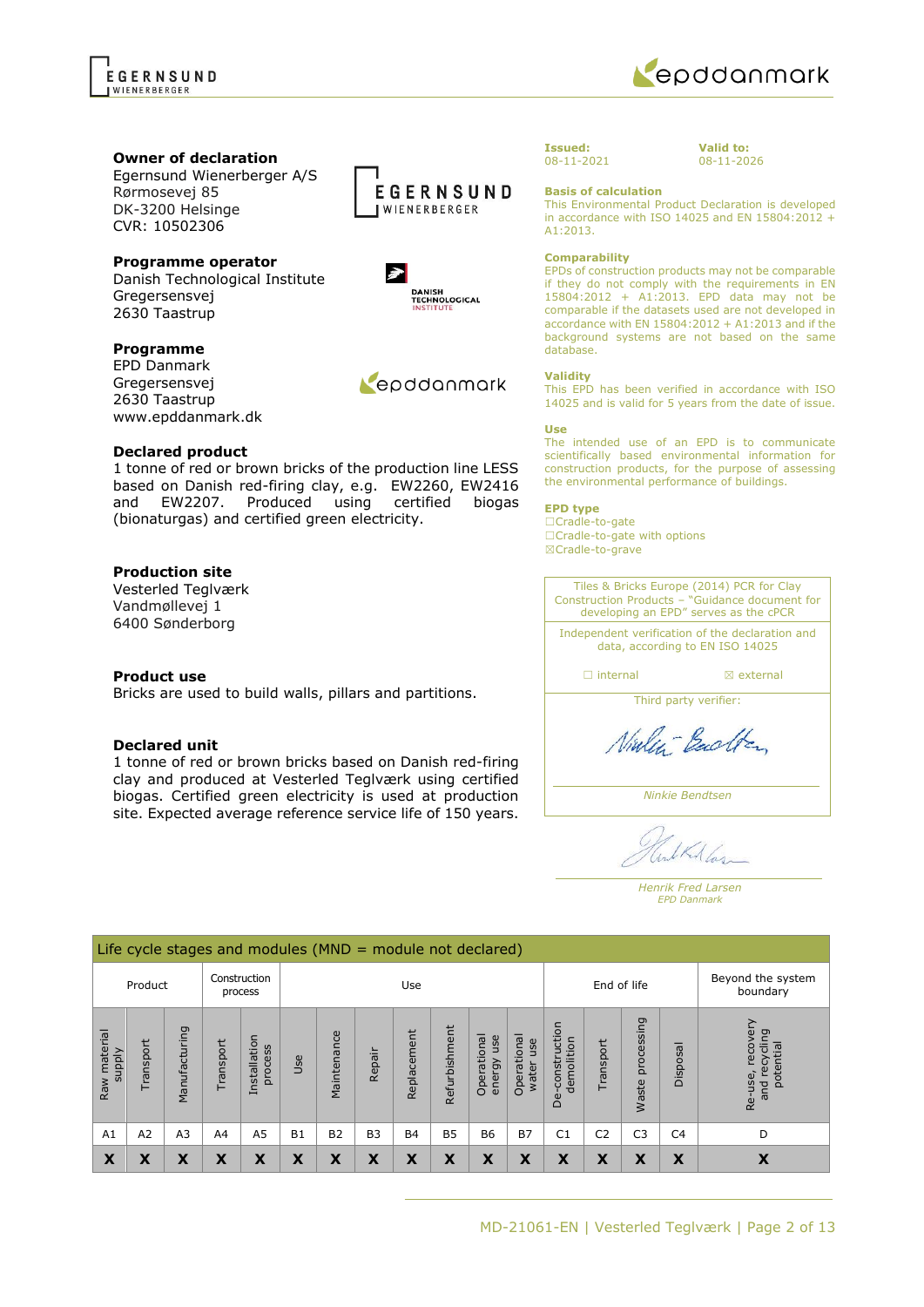



# Product information

**Product description** The product is a red or brown brick based on red-firing clay. Produced using biomethane and certified green electricity. The LESS products are eqipped with holes, reducing the mass of each brick. The product components and packaging materials are shown in the tables below.

| <b>Material</b>              | Weight-% of declared product |
|------------------------------|------------------------------|
| Danish red clay (red-firing) | 93                           |
| Chamotte                     | 0.11                         |
| Sand                         | 4,9                          |
| Manganese oxide              | 0,038                        |
| Barium carbonate             | 0.14                         |
| Water                        | 2,0                          |
| <b>TOTAL</b>                 | 100                          |

| <b>Packaging</b>    | Weight-% of packaging |
|---------------------|-----------------------|
| LDPE-film           | 68                    |
| Plastic strap (PET) |                       |
| Cardboard           | 30                    |
| <b>TOTAL</b>        | 100                   |

**Representativeness** This declaration, including data collection, the modelled foreground system and the results, represents 1 tonne of bricks on the production site located in Nybøl, Sønderborg, Denmark. Product specific data are based on average values collected from 2020. Background data are based on the GaBi database, supplemented with a few datasets from Ecoinvent. Generally, the used background datasets are of high quality and less than or 5 years old. All datasets are less than 10 years old. **Dangerous substances** Bricks do not contain substances listed in the "Candidate List of Substances of Very High Concern for authorisation" <http://echa.europa.eu/candidate-list-table> Absence of these substances are declared by the producer. **Essential characteristics (CE)** Bricks are covered by the scope of the harmonized standard EN 771- 1:2011+A1:2015. Furthermore, DoP's (Declaration of Performance) exist for each covered brick. DoP's can be obtained through Egernsund Wienerberger's website. [\(https://www.egernsund.com/vaerktojer-service/projektberegning](https://www.egernsund.com/vaerktojer-service/projektberegning-teknisk-information/dop-ce-deklarationer.html)[teknisk-information/dop-ce-deklarationer.html\)](https://www.egernsund.com/vaerktojer-service/projektberegning-teknisk-information/dop-ce-deklarationer.html). For further technical information can be obtained by contacting the manufacturer or on the manufacturers website:

http:www.egernsund.com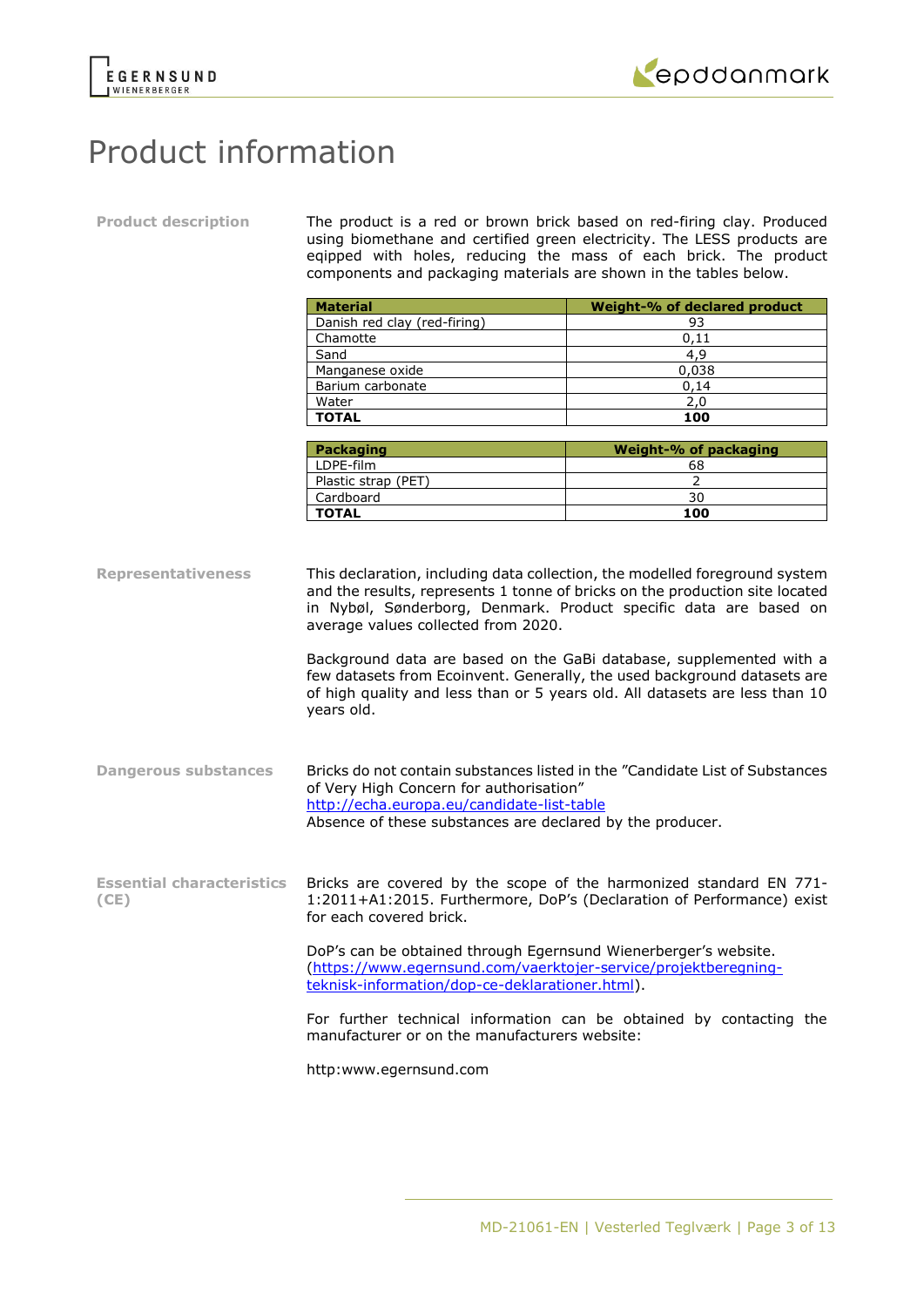



**Reference Service Life (RSL)**

150 years.

RSL is based on the cPCR for clay construction products: "*For clay construction products, the RSL is 150 years. Studies have shown that clay construction products stand out with their high durability and prevail with no maintenance and a life span of 150 years or more*".

**Product illustrations:** The illustrated products below are examples of products covered by this EPD.



EW2284 Terracotta EW2260 Redcoal





EW2216 Pakhustegl EW2207 Rød Mørk



Links to product examples:

[https://www.egernsund.com/produkter/mursten/facademursten/ew2284](https://www.egernsund.com/produkter/mursten/facademursten/ew2284-terracotta.html) [terracotta.html](https://www.egernsund.com/produkter/mursten/facademursten/ew2284-terracotta.html) [https://www.egernsund.com/produkter/mursten/facademursten/ew2260](https://www.egernsund.com/produkter/mursten/facademursten/ew2260-red-coal.html) [red-coal.html](https://www.egernsund.com/produkter/mursten/facademursten/ew2260-red-coal.html) [https://www.egernsund.com/produkter/mursten/facademursten/ew2216-](https://www.egernsund.com/produkter/mursten/facademursten/ew2216-pakhustegl.html)

[pakhustegl.html](https://www.egernsund.com/produkter/mursten/facademursten/ew2216-pakhustegl.html) [https://www.egernsund.com/produkter/mursten/facademursten/ew2207](https://www.egernsund.com/produkter/mursten/facademursten/ew2207-rod--mork.html) [rod--mork.html](https://www.egernsund.com/produkter/mursten/facademursten/ew2207-rod--mork.html)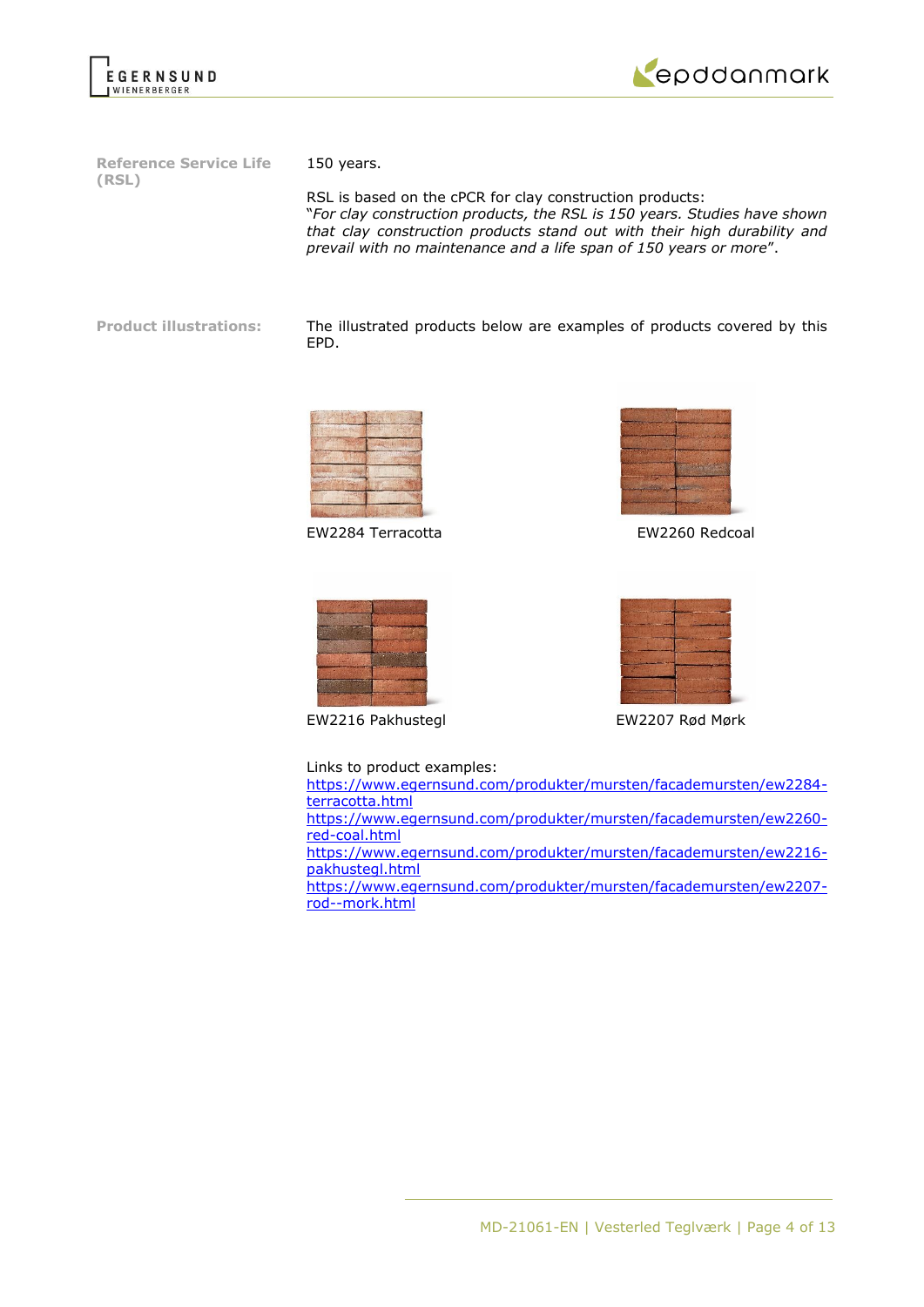



# LCA background

**Declared unit** The LCI and LCIA results in this EPD relates to 1 tonne of bricks.

| <b>Name</b>                | <b>Value</b> | Unit         |
|----------------------------|--------------|--------------|
| Declared unit              |              | tonne        |
| Density                    | 1550-1600    | $\rm ka/m^3$ |
| Conversion factor to 1 kg. | 0.001        | -            |

**PCR** This EPD is developed according to the core rules for the product category of construction products in EN  $15804:2012 + A1:2013$  and the product specific PCR "TBE PCR for clay construction products" (cPCR).

This EPD does not include additional impact categories recommended in the PCR since these have not commonly been included in former danish EPDs on bricks and since these categories are now outdated and new versions included in EN15804+A2.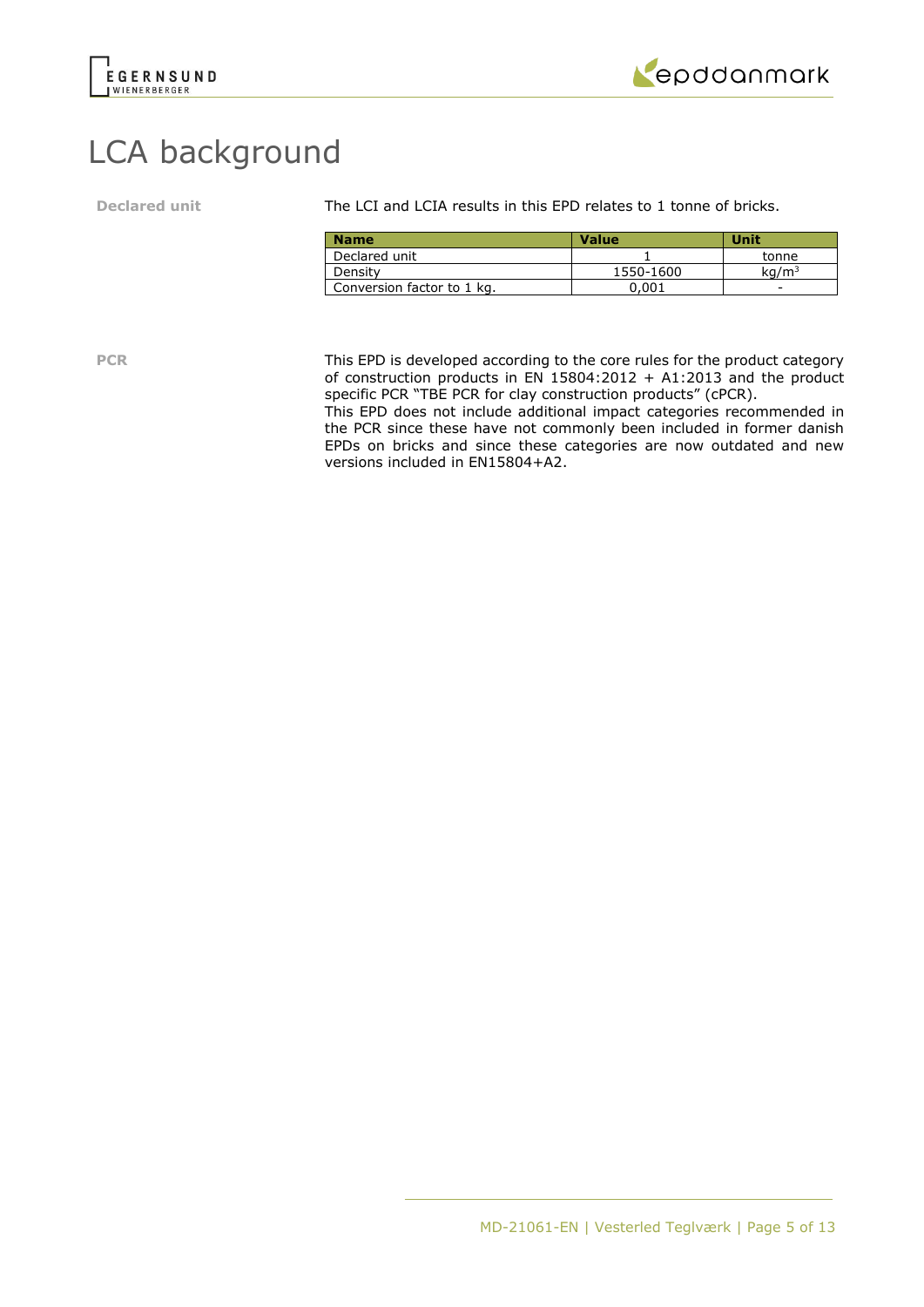



**Flow diagram**



The flow diagram conforms with the requirements in the modular approach and shows the production phase A3 for brick production (Vesterled Teglværk only uses "soft stone press", no "extruder" and no "handcut"). The remaining phases are described below.

**System boundary** This EPD is based on a cradle-to-grave LCA (module A1-D), in which 100 weight-% has been accounted for. All relevant processes during the life cycle of the product has been accounted for and no life cycle stages has been omitted, in which significant environmental impacts are taking place. The use stage B1-B7 is assessed to be not relevant.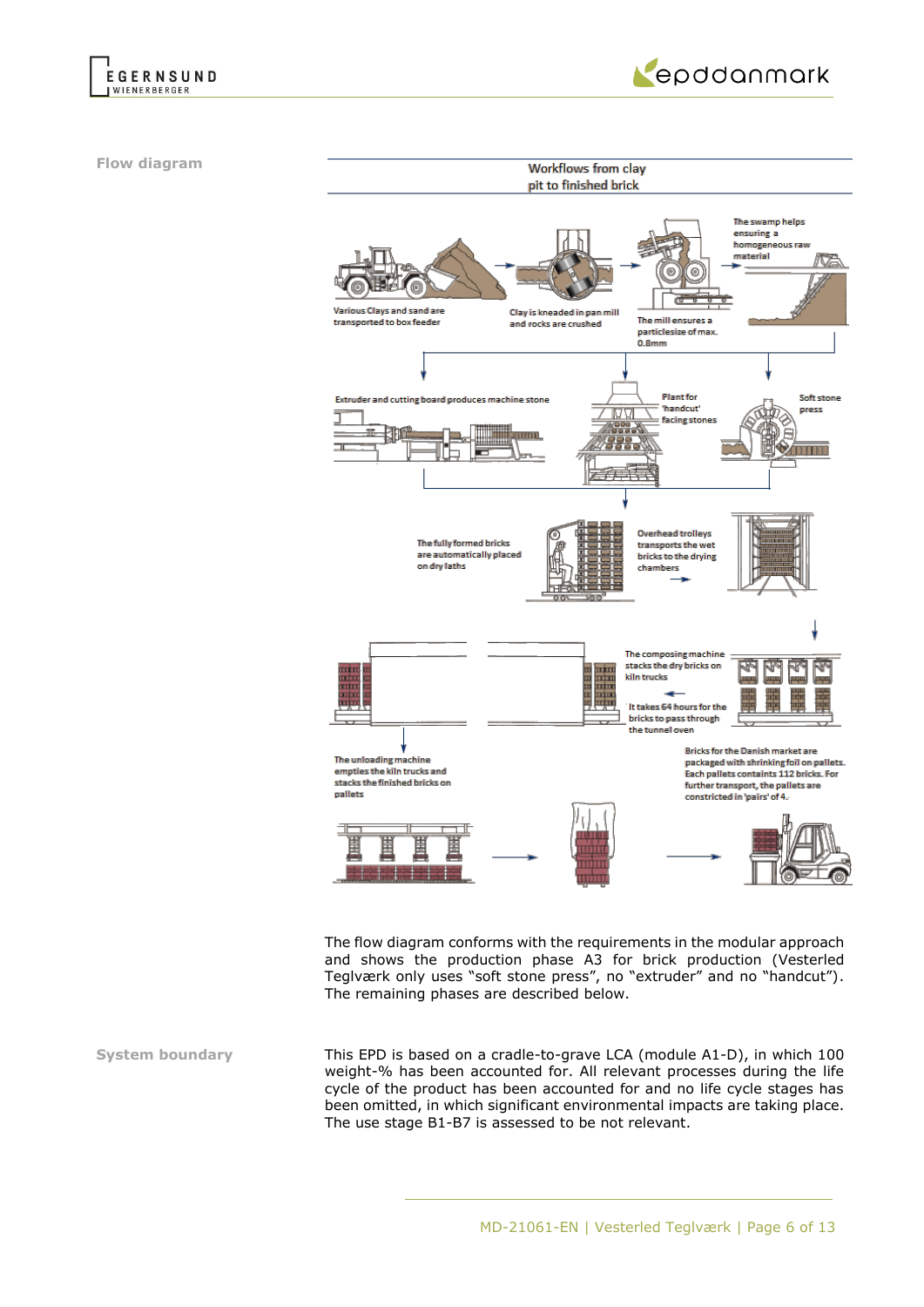

The general rules for the exclusion of inputs and outputs follows the requirements in EN 15804:2012 + A1:2013, 6.3.5, where the total of neglected input flows per module shall be a maximum of 5 % of energy usage and mass and 1 % of energy usage and mass for unit processes.

Key assumptions for the system boundary are described in each life cycle phase.

### **Product stage (A1-A3) includes**:

- A1 Extraction and processing of raw materials
- A2 Transport to the production site
- A3 Manufacturing processes

The product stage comprises the acquisition of all raw materials, products and energy, transport to the production site, packaging and waste processing up to the "end-of-waste" state or final disposal. The LCA results are declared in aggregated form for the product stage, which means, that the sub-modules A1, A2 and A3 are declared as one module A1-A3.

The bricks are packed on wooden pallets which are part of a return system. The impacts from the pallets are deemed to be less than 1 ‰ and they are therefore excluded.

# **Construction process stage (A4-A5) includes:**

The construction process stage includes:

- A4 transport to the building site
- A5 installation into the building

This includes the provision of all materials, products and energy, as well as waste processing up to the end-of-waste state or disposal of final residues during the construction process stage. The use of mortar is excluded according to the cPCR. These information modules also include all impacts and aspects related to any losses during this construction process stage. The loss of bricks is set equal to 3% in mass according to the cPCR. The lost bricks are landfilled, and the packaging is incinerated with energy recovery and the credit is declared in module D.

### **Use stage (B1-B7) includes:**

The use stage, related to the building fabric includes:

- B1 use or application of the installed product
- B2 maintenance
- B3 repair
- B4 replacement
- B5 refurbishment

The use stage related to the operation of the building includes:

- B6 operational energy use
- B7 operational water use

These information modules include provision and transport of all materials, products, as well as energy and water provisions, waste processing up to the end-of-waste state or disposal of final residues during this part of the use stage.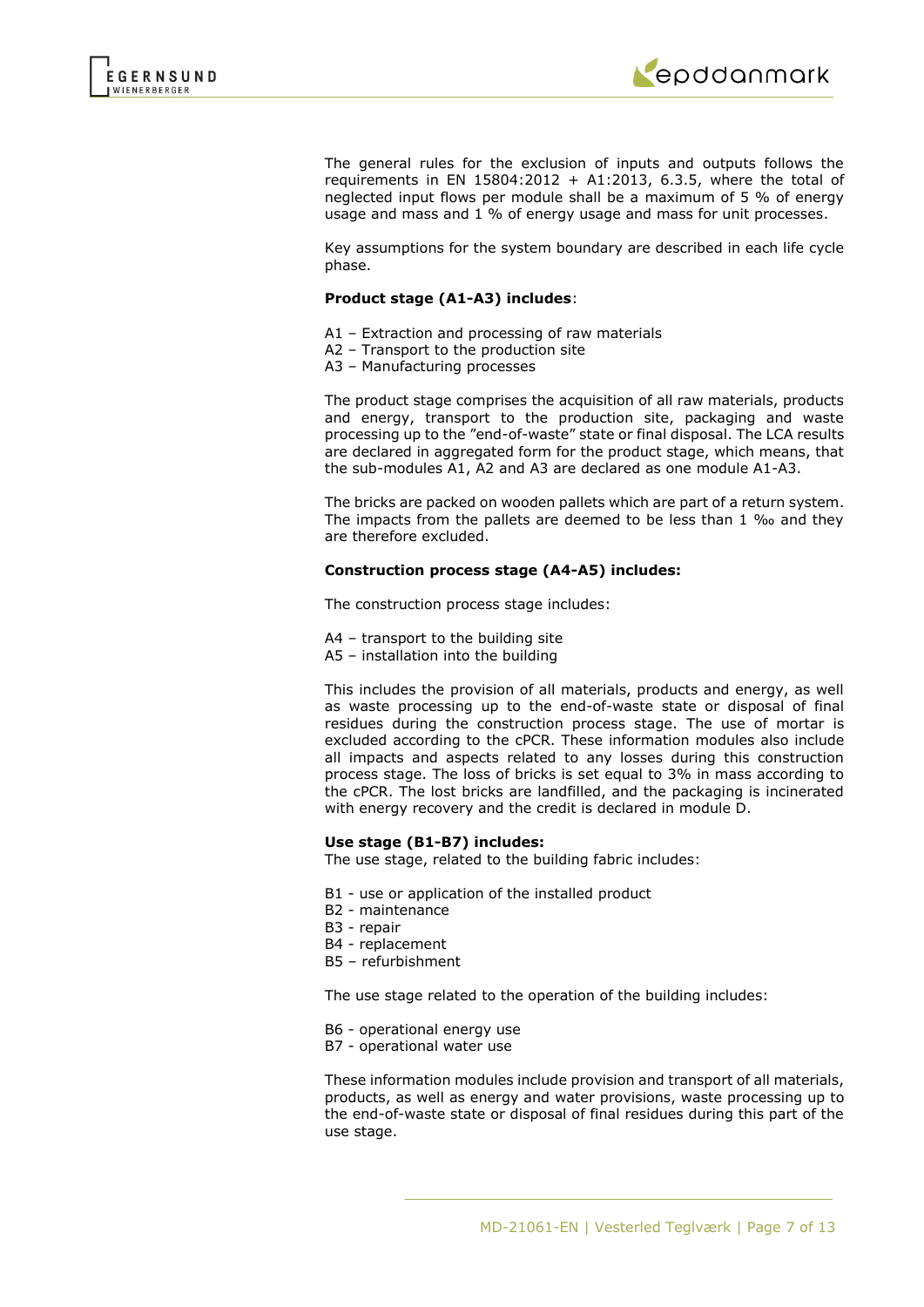



According to the cPCR these modules do in general not generate relevant environmental impacts and therefore has a value of zero.

# **End-of-life stage (C1-C4 + D)**

The end-of-life stage includes:

- C1 de-construction, demolition
- C2 transport to waste processing
- C3 waste processing for reuse, recovery and/or recycling
- C4 disposal

C1 can be ignored according to the cPCR, whereas the rest of the modules are included using national scenarios. In C4 1% of the bricks are landfilled.

Module D includes the reuse, recovery and/or recycling potentials, expressed as net impacts and benefits. These included the energy produced in A5 (incineration of packaging) and substitution of gravel from the recycling of crushed bricks.

**Cut-off criteria** The general rules for cut-offs of inputs and outputs in the EPD follows the rules in EN  $15804:2012 + A1:2013$  chapter 6.3.5. The maximum cut-off of input flows for a module is 5% for energy use and mass, while it is maximum 1% for unit processes.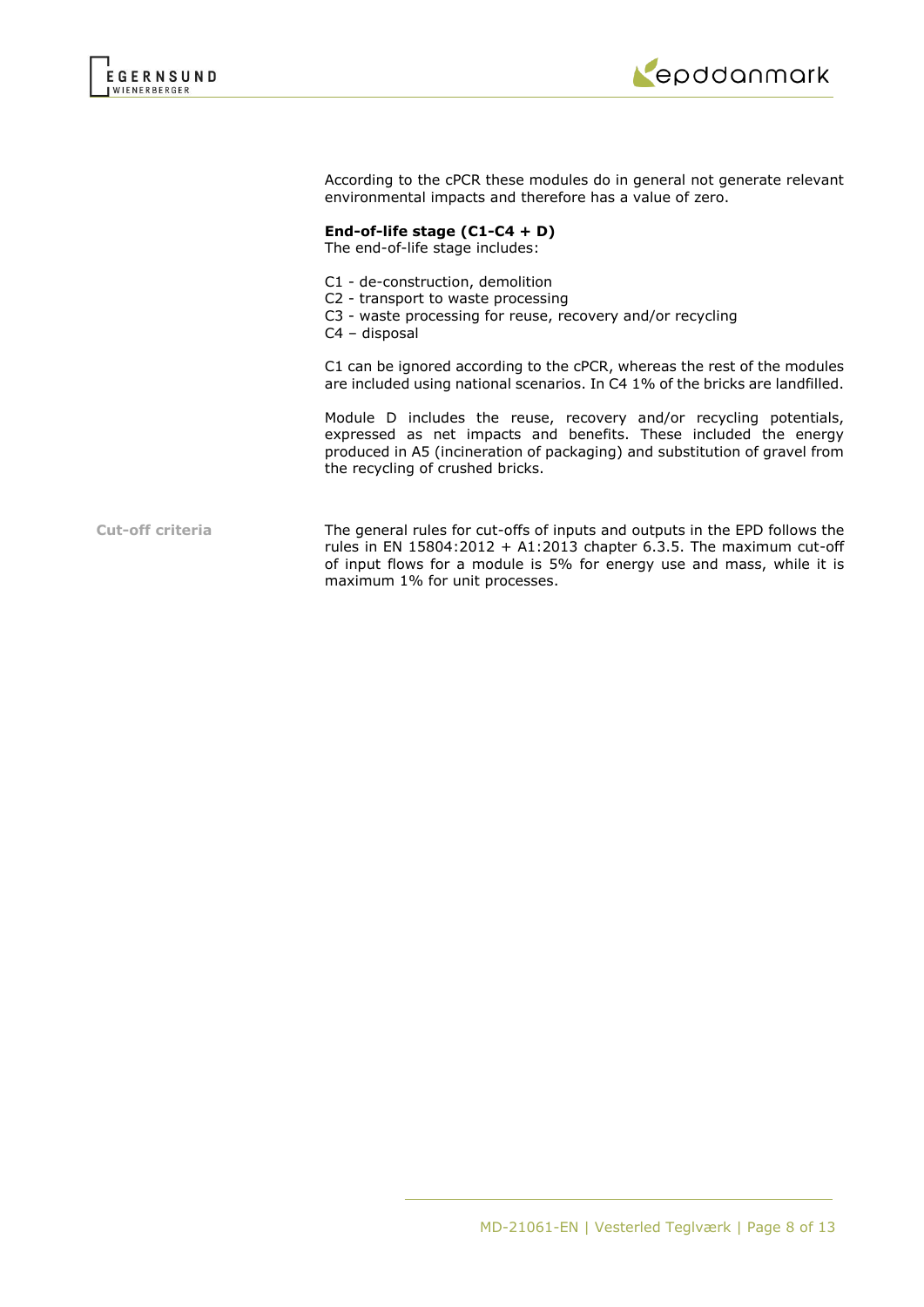

# LCA results

|                  | <b>ENVIRONMENTAL IMPACTS PER TONNE</b>                                                                                                                                                                                                                                                                                 |              |                |                |              |                |                |                |               |
|------------------|------------------------------------------------------------------------------------------------------------------------------------------------------------------------------------------------------------------------------------------------------------------------------------------------------------------------|--------------|----------------|----------------|--------------|----------------|----------------|----------------|---------------|
| <b>Parameter</b> | <b>Unit</b>                                                                                                                                                                                                                                                                                                            | $A1 - A3$    | A <sub>4</sub> | A <sub>5</sub> | <b>B1-C1</b> | C <sub>2</sub> | C <sub>3</sub> | C <sub>4</sub> | D             |
| <b>GWP</b>       | [ $kg CO2$ -eq.]                                                                                                                                                                                                                                                                                                       | $5.48E + 01$ | $3.24E + 00$   | 4,69E+00       | $0.00E + 00$ | 2,46E+00       | 7.04E-01       | 1.39E-01       | $-3,39E+00$   |
| <b>ODP</b>       | [kg CFC11-eq.]                                                                                                                                                                                                                                                                                                         | 1,11E-06     | 5,63E-16       | 2,90E-15       | $0.00E + 00$ | 4,28E-16       | 1,23E-16       | 7.60E-16       | $-5.01E-14$   |
| AP               | [ $kg SO2-eq.]$                                                                                                                                                                                                                                                                                                        | 6,92E-01     | 2,36E-03       | 3,73E-03       | $0.00E + 00$ | 1,80E-03       | 2,11E-03       | 8.32E-04       | $-1,13E-02$   |
| EP               | [kg $PO43$ -eg.]                                                                                                                                                                                                                                                                                                       | 2.13E-01     | 4.70E-04       | 5,65E-04       | $0.00E + 00$ | 3.57E-04       | 4.93E-04       | 9.43E-05       | $-2.24E - 03$ |
| <b>POCP</b>      | [kg ethene-eg.]                                                                                                                                                                                                                                                                                                        | 2.86E-02     | $-3.77E - 05$  | $-5.78E - 05$  | $0.00E + 00$ | $-2.86E - 05$  | 2.19E-04       | 6.39E-05       | $-1.09E - 03$ |
| <b>ADPE</b>      | [kg Sb-eq.]                                                                                                                                                                                                                                                                                                            | 3.93E-04     | 2.52E-07       | 7,32E-08       | $0.00E + 00$ | 1.92E-07       | 5,52E-08       | 1,40E-08       | $-6,52E-07$   |
| <b>ADPF</b>      | [MJ]                                                                                                                                                                                                                                                                                                                   | 4.89E+02     | $4.38E + 01$   | $1.06E + 01$   | $0.00E + 00$ | 3,33E+01       | $9.59E + 00$   | 1.89E+00       | $-4.53E + 01$ |
| Caption          | GWP = Global warming potential; ODP = Ozone depletion potential; AP = Acidification potential of soil and water; EP = Eutrophication potential; POCP = Photochemical ozone creation potential; ADPE = Abiotic<br>depletion potential for non fossil resources: ADPF = Abiotic depletion potential for fossil resources |              |                |                |              |                |                |                |               |

|                  | <b>RESOURCE USE PER TONNE</b> |              |                |                |                                                                                                                                                                                                                                                                                                                                                                                                                                                                                                                                                                                 |                |                |                |              |
|------------------|-------------------------------|--------------|----------------|----------------|---------------------------------------------------------------------------------------------------------------------------------------------------------------------------------------------------------------------------------------------------------------------------------------------------------------------------------------------------------------------------------------------------------------------------------------------------------------------------------------------------------------------------------------------------------------------------------|----------------|----------------|----------------|--------------|
| <b>Parameter</b> | <b>Unit</b>                   | $A1 - A3$    | A <sub>4</sub> | A <sub>5</sub> | <b>B1-C1</b>                                                                                                                                                                                                                                                                                                                                                                                                                                                                                                                                                                    | C <sub>2</sub> | C <sub>3</sub> | C <sub>4</sub> | D.           |
| <b>PERE</b>      | [MJ]                          | $4.74E + 03$ | 2,46E+00       | $1.16E + 00$   | $0.00E + 00$                                                                                                                                                                                                                                                                                                                                                                                                                                                                                                                                                                    | 1.87E+00       | 5,38E-01       | 2,62E-01       | $-2,12E+01$  |
| <b>PERM</b>      | [MJ]                          | $6,72E+00$   | $0.00E + 00$   | $0,00E+00$     | $0.00E + 00$                                                                                                                                                                                                                                                                                                                                                                                                                                                                                                                                                                    | $0,00E+00$     | $0,00E+00$     | $0,00E + 00$   | $0,00E + 00$ |
| <b>PERT</b>      | [MJ]                          | 4,75E+03     | 2,46E+00       | 1,16E+00       | $0.00E + 00$                                                                                                                                                                                                                                                                                                                                                                                                                                                                                                                                                                    | 1.87E+00       | 5,38E-01       | 2,62E-01       | $-2,12E+01$  |
| <b>PENRE</b>     | [MJ]                          | 5,28E+02     | 4,41E+01       | 1,08E+01       | $0.00E + 00$                                                                                                                                                                                                                                                                                                                                                                                                                                                                                                                                                                    | 3,35E+01       | $9,65E+00$     | 1,95E+00       | $-5,20E+01$  |
| PENRM            | [MJ]                          | 4,50E+01     | $0.00E + 00$   | $0.00E + 00$   | $0.00E + 00$                                                                                                                                                                                                                                                                                                                                                                                                                                                                                                                                                                    | $0,00E+00$     | $0,00E + 00$   | $0,00E + 00$   | $0,00E+00$   |
| <b>PENRT</b>     | [MJ]                          | 5,73E+02     | 4,41E+01       | 1,08E+01       | $0.00E + 00$                                                                                                                                                                                                                                                                                                                                                                                                                                                                                                                                                                    | 3,35E+01       | $9,65E+00$     | 1,95E+00       | $-5,20E+01$  |
| <b>SM</b>        | [kg]                          | 1,16E+00     | $0.00E + 00$   | $0.00E + 00$   | $0.00E + 00$                                                                                                                                                                                                                                                                                                                                                                                                                                                                                                                                                                    | $0,00E+00$     | $0,00E + 00$   | $0,00E + 00$   | $0,00E + 00$ |
| <b>RSF</b>       | [MJ]                          | 6,18E+02     | $0.00E + 00$   | $0.00E + 00$   | $0.00E + 00$                                                                                                                                                                                                                                                                                                                                                                                                                                                                                                                                                                    | $0,00E+00$     | $0,00E + 00$   | $0,00E + 00$   | $0,00E+00$   |
| <b>NRSF</b>      | [MJ]                          | $0,00E+00$   | $0.00E + 00$   | $0.00E + 00$   | $0.00E + 00$                                                                                                                                                                                                                                                                                                                                                                                                                                                                                                                                                                    | $0,00E+00$     | $0,00E + 00$   | $0,00E + 00$   | $0,00E+00$   |
| <b>FW</b>        | $\left[\text{m}^3\right]$     | $1.16E + 00$ | 2,81E-03       | 1,08E-02       | $0.00E + 00$                                                                                                                                                                                                                                                                                                                                                                                                                                                                                                                                                                    | 2.14E-03       | 6,16E-04       | 4,81E-04       | $-1,40E-02$  |
| Caption          |                               |              |                |                | PERE = Use of renewable primary energy excluding renewable primary energy resources used as raw materials; PERM = Use of renewable primary energy resources used as raw materials; PERT =<br>Total use of renewable primary energy resources; PENRE = Use of non renewable primary energy excluding non renewable primary energy resources used as raw materials; PENRM = Use of non<br>renoughle primary energy resources used as row meterials: DENDT - Total use of non renoughle primary energy resources: CM - Use of escendery meterial: DCE - Use of renoughle escendery |                |                |                |              |

renewable primary energy resources used as raw materials; PENRT = Total use of non renewable primary energy resources; SM = Use of secondary material; RSF = Use of renewable secondary fuels; NRSF = Use of non renewable secondary fuels; FW = Use of net fresh water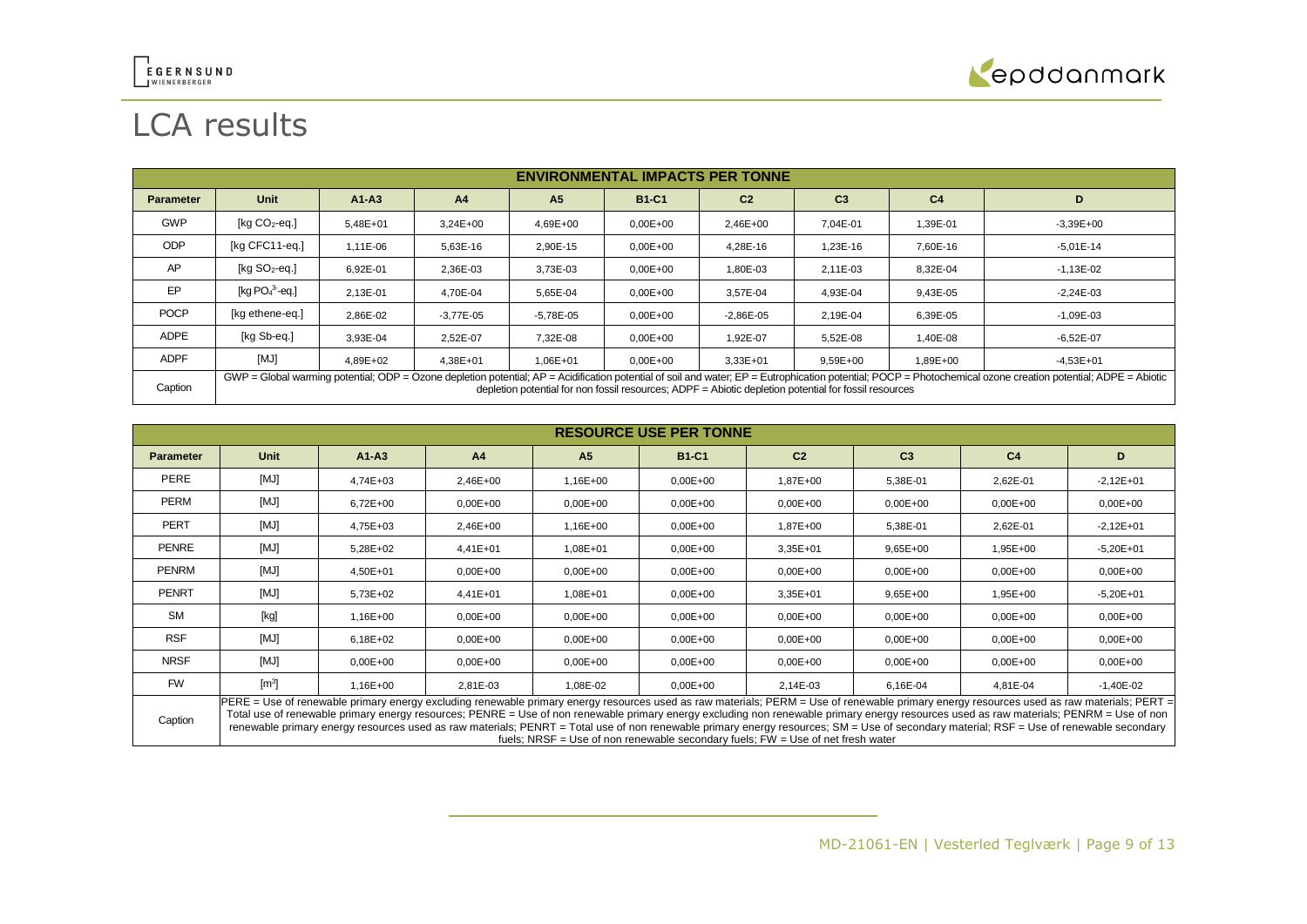

|                  | <b>WASTE CATEGORIES AND OUTPUT FLOWS PER TONNE</b> |              |                |                |              |                |                |                |             |
|------------------|----------------------------------------------------|--------------|----------------|----------------|--------------|----------------|----------------|----------------|-------------|
| <b>Parameter</b> | Unit                                               | $A1-A3$      | A <sub>4</sub> | A <sub>5</sub> | <b>B1-C1</b> | C <sub>2</sub> | C <sub>3</sub> | C <sub>4</sub> |             |
| <b>HWD</b>       | [kg]                                               | 3.19E-06     | 2.22E-09       | 9,62E-10       | $0.00E + 00$ | 1.69E-09       | 4,86E-10       | 2.07E-10       | $-1,93E-08$ |
| <b>NHWD</b>      | [kg]                                               | $5.32E + 00$ | 6.54E-03       | $3,01E+01$     | $0,00E + 00$ | 4.98E-03       | 1,43E-03       | $9,72E+00$     | $-4,01E+01$ |
| <b>RWD</b>       | [kg]                                               | 6.77E-03     | 5.33E-05       | 1.02E-04       | $0.00E + 00$ | 4.05E-05       | 1,17E-05       | 2,04E-05       | $-2,59E-03$ |
|                  |                                                    |              |                |                |              |                |                |                |             |

| CRU        | [kg]                                                                                                                                                                                                                                                                            | $0.00E + 00$ | $0.00E + 00$ | $0.00E + 00$ | $0.00E + 00$ | $0.00E + 00$ | $0.00E + 00$ | $0.00E + 00$ | $0.00E + 00$ |
|------------|---------------------------------------------------------------------------------------------------------------------------------------------------------------------------------------------------------------------------------------------------------------------------------|--------------|--------------|--------------|--------------|--------------|--------------|--------------|--------------|
| <b>MFR</b> | [kg]                                                                                                                                                                                                                                                                            | 9.47E+00     | $0.00E + 00$ | $0.00E + 00$ | $0.00E + 00$ | $0.00E + 00$ | $9.61E + 02$ | $0.00E + 00$ | $0.00E + 00$ |
| <b>MER</b> | [kg]                                                                                                                                                                                                                                                                            | $0.00E + 00$ | $0.00E + 00$ | $0.00E + 00$ | $0.00E + 00$ | $0.00E + 00$ | $0.00E + 00$ | $0.00E + 00$ | $0.00E + 00$ |
| EEE        | [MJ]                                                                                                                                                                                                                                                                            | $0.00E + 00$ | $0.00E + 00$ | 8.05E+00     | $0.00E + 00$ | $0.00E + 00$ | $0.00E + 00$ | $0.00E + 00$ | $0.00E + 00$ |
| EET        | [MJ]                                                                                                                                                                                                                                                                            | $0.00E + 00$ | $0.00E + 00$ | 1.43E+01     | $0.00E + 00$ | $0.00E + 00$ | $0.00E + 00$ | $0.00E + 00$ | $0.00E + 00$ |
| Caption    | HWD = Hazardous waste disposed; NHWD = Non hazardous waste disposed; RWD = Radioactive waste disposed; CRU = Components for re-use; MFR = Materials for recycling; MER = Materials<br>for energy recovery; $EEE = Exported electrical energy$ ; $EET = Exported thermal energy$ |              |              |              |              |              |              |              |              |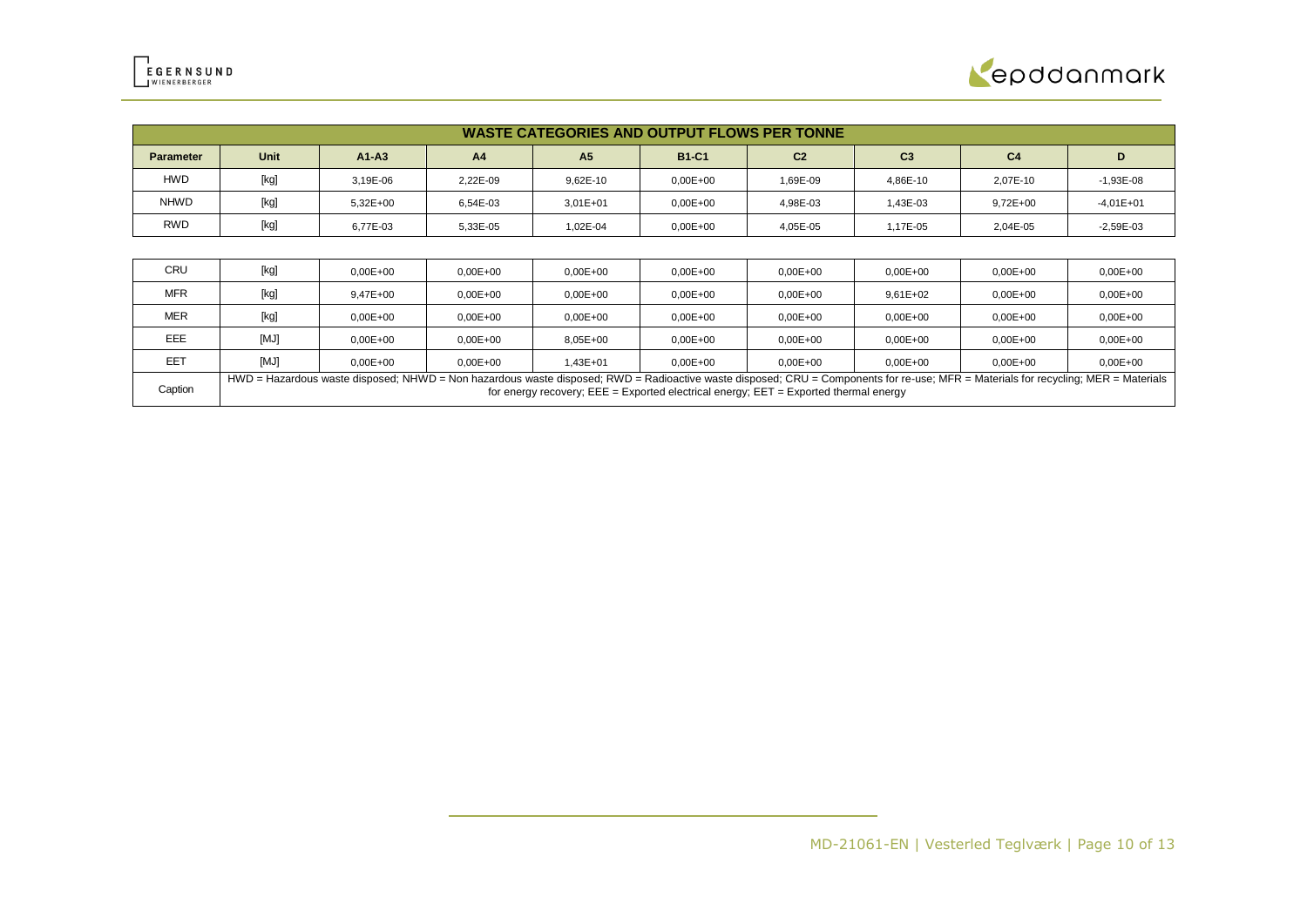

# Additional information

**Technical information on scenarios**

### **Transport to the building site (A4)**

| Parameter                                   | Value                                                          | Unit              |
|---------------------------------------------|----------------------------------------------------------------|-------------------|
| Fuel type and consumption                   | Diesel (0,018 L/tkm)                                           |                   |
| Truck type                                  | Euro 6 more than 32t gross<br>weight / 24,7 t payload capacity |                   |
| Transport distance                          | 50                                                             | km                |
| Capacity utilisation (including empty runs) | 61                                                             | $\%$              |
| Gross density of transported product        | 1775-1825                                                      | kg/m <sup>3</sup> |
| Capacity utilisation, volume factor         |                                                                |                   |

### **Installation of the product in the building (A5)**

| Parameter                               | Value | Unit |
|-----------------------------------------|-------|------|
| Waste material (bricks)                 | 30    | kq   |
| Waste material (packaging)              |       | kq   |
| Direct emissions to air, soil and waste |       | kq   |

#### **Use (B1-B7)**

| <b>Parameter</b> | Value | Unit |
|------------------|-------|------|
| Not relevant     |       |      |

### **Reference service life**

| Reference service Life                                                      | 150 years                                                                             |
|-----------------------------------------------------------------------------|---------------------------------------------------------------------------------------|
| Declaration of performance (at<br>gate) etc.                                | DoP                                                                                   |
| Instructions of use                                                         | DoP                                                                                   |
| Assumed quality of installation<br>work according to producer<br>quidelines | http://www.mur-tag.dk/udfoerelse/murerhaandbogen-<br>2020/                            |
| Outdoor environment -<br>weather, wind, pollution, UV<br>etc.               | https://www.egernsund.com/produkter/mursten/teknisk-<br>information.html              |
| Indoor environment -<br>temperature, moisture etc.                          | https://sbi.dk/Assets/Muret-byggeri-og-indeklima_1/Muret-<br>byggeri-og-indeklima.pdf |
| Use conditions - mechanical<br>tear, use frequency etc.                     | https://www.egernsund.com/produkter/mursten/teknisk-<br>information.html              |
| Maintenance (frequency, type,<br>quality, replacements etc.)                | Construction Clay Products, TBE 2014                                                  |

# **End of life (C1-C4)**

| Parameter                    | Value | Unit |
|------------------------------|-------|------|
| Separated construction waste | 970   | kg   |
| Mixed construction waste     |       | kg   |
| For reuse                    |       | kg   |
| For recycling                | 960,3 | kg   |
| For energy recovery          |       | kg   |
| For landfilling              | 9.    | Κg   |

### **Reuse, recovery and/or recycling potential (D)**

| Parameter      | Value | Unit |
|----------------|-------|------|
| PE             | 1,03  | kg   |
| PET            | 0,03  | kg   |
| Cardboard      | 0,45  | ĸq   |
| Crushed bricks | 960,3 | ĸq   |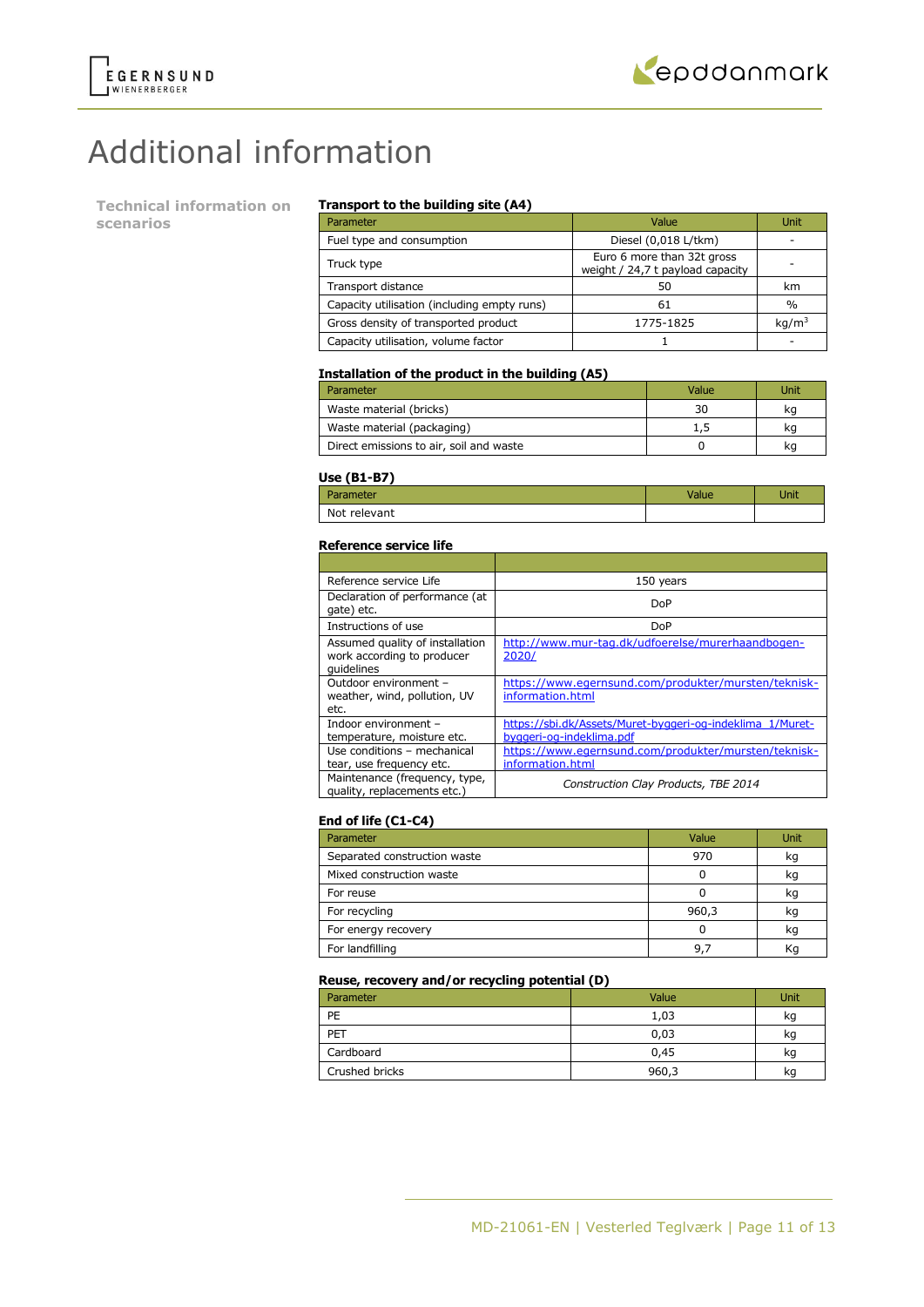



**Indoor air** *The EPD does not give information on release of dangerous substances to indoor air because the horizontal standards on measurement of release of regulated dangerous substances from construction products using harmonised test methods according to the provisions of the respective technical committees for European product standards are not available.*

**Soil and water** *The EPD does not give information on release of dangerous substances to soil and water because the horizontal standards on measurement of release of regulated dangerous substances from construction products using harmonised test methods according to the provisions of the respective technical committees for European product standards are not available.*